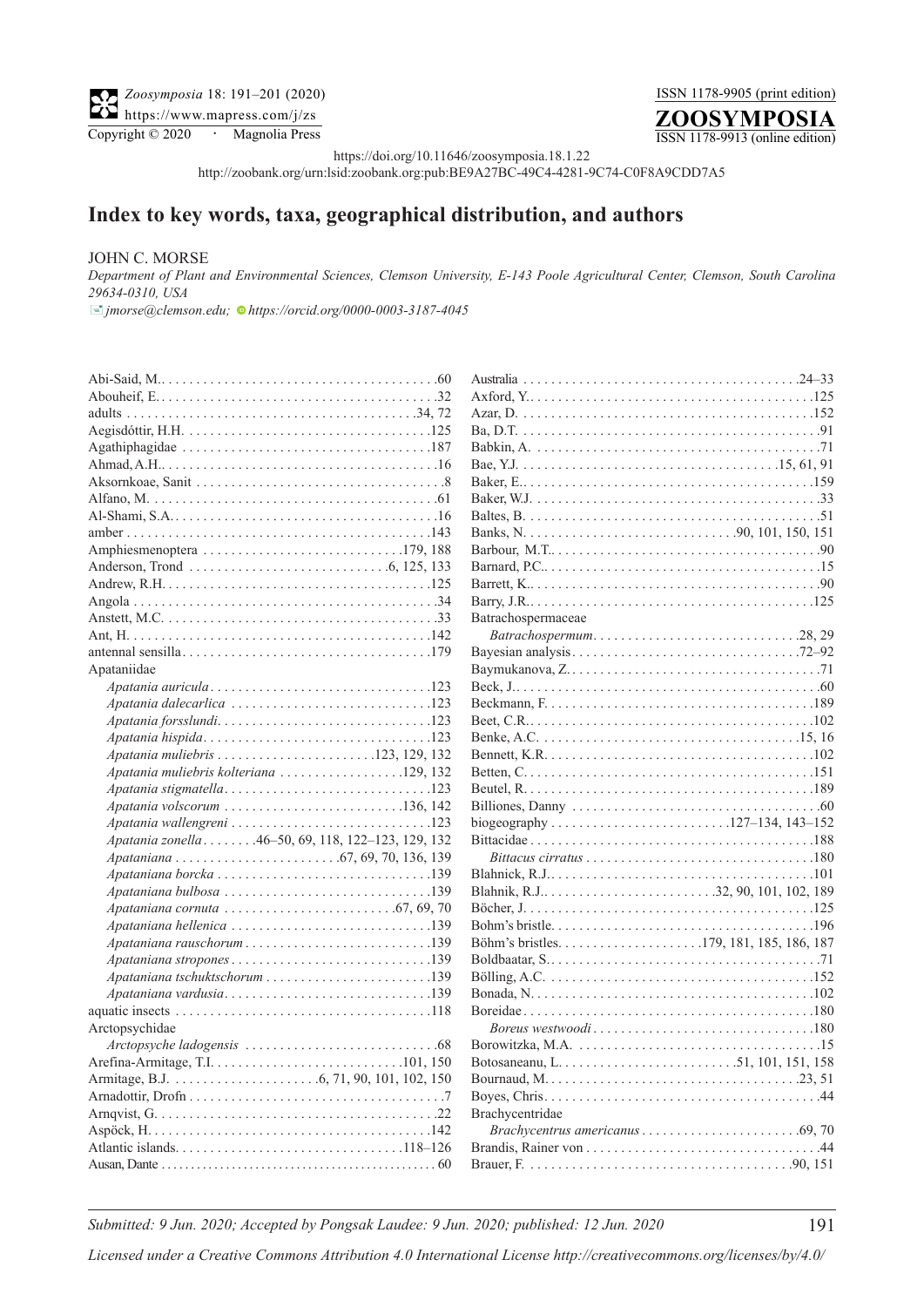| BUNTHA, PORNPIMON8, 9–16                                                                                                             |
|--------------------------------------------------------------------------------------------------------------------------------------|
|                                                                                                                                      |
| bursa copulatrix $\ldots \ldots \ldots \ldots \ldots \ldots \ldots \ldots \ldots \ldots \ldots \ldots 17-23$                         |
|                                                                                                                                      |
|                                                                                                                                      |
| caddisfly 9-16, 93-102, 103-111, 112-117, 127-134                                                                                    |
|                                                                                                                                      |
|                                                                                                                                      |
|                                                                                                                                      |
| Anisocentropus (Anisocentropus) bellus. 57                                                                                           |
| Anisocentropus (Anisocentropus) brevipennis 93-95                                                                                    |
| Anisocentropus (Anisocentropus) erichthonios 93                                                                                      |
| Anisocentropus (Anisocentropus) kawamurai 93                                                                                         |
| Anisocentropus (Anisocentropus) magnificus. 57                                                                                       |
| Anisocentropus (Anisocentropus) palawanensis 57                                                                                      |
| Anisocentropus (Anisokantropus) cameloides 93                                                                                        |
| Anisocentropus (Anisokantropus) diana93, 96                                                                                          |
| Anisocentropus (Anisokantropus) minerva95-97                                                                                         |
| Anisocentropus (Anisokantropus) orion 93                                                                                             |
| Anisocentropus (Anisomontripus) bungus 93                                                                                            |
| Anisocentropus (Anisomontropus) csorbai93                                                                                            |
| Anisocentropus (Anisomontropus) janus 93                                                                                             |
| Anisocentropus (Anisomontropus) maculatus 93                                                                                         |
| Anisocentropus (Anisomontropus) thonmihn 93                                                                                          |
|                                                                                                                                      |
|                                                                                                                                      |
|                                                                                                                                      |
| $Calamoceras \ldots \ldots \ldots \ldots \ldots \ldots \ldots \ldots \ldots \ldots \ldots \ldots 135$                                |
|                                                                                                                                      |
|                                                                                                                                      |
|                                                                                                                                      |
|                                                                                                                                      |
|                                                                                                                                      |
|                                                                                                                                      |
| CATERINO, MICHAEL S72-92<br>Chaetoid sensilla $\ldots \ldots \ldots \ldots \ldots \ldots \ldots \ldots \ldots \ldots \ldots 179-190$ |
|                                                                                                                                      |
|                                                                                                                                      |
|                                                                                                                                      |
|                                                                                                                                      |
|                                                                                                                                      |
|                                                                                                                                      |
| Chantaramongkol, Porntip 8, 15, 92, 101, 102, 117, 151                                                                               |
|                                                                                                                                      |
|                                                                                                                                      |
|                                                                                                                                      |
|                                                                                                                                      |
|                                                                                                                                      |
|                                                                                                                                      |
|                                                                                                                                      |
|                                                                                                                                      |
| Cladophoraceae                                                                                                                       |
|                                                                                                                                      |
|                                                                                                                                      |
|                                                                                                                                      |
| Cocconeidaceae                                                                                                                       |
| $Coccone is \ldots \ldots \ldots \ldots \ldots \ldots \ldots \ldots \ldots \ldots \ldots \ldots \ldots 11-13$                        |

|                                                  | Phylocentropus shigae $\ldots \ldots \ldots \ldots \ldots \ldots 143, 147, 148$ |
|--------------------------------------------------|---------------------------------------------------------------------------------|
|                                                  |                                                                                 |
| 192 · Zoosymposia 18 $\odot$ 2020 Magnolia Press | <b>MORSE</b>                                                                    |

| colonisation $\ldots \ldots \ldots \ldots \ldots \ldots \ldots \ldots \ldots \ldots \ldots \ldots 118-126$ |  |
|------------------------------------------------------------------------------------------------------------|--|
|                                                                                                            |  |
|                                                                                                            |  |
|                                                                                                            |  |
|                                                                                                            |  |
|                                                                                                            |  |
|                                                                                                            |  |
|                                                                                                            |  |
|                                                                                                            |  |
|                                                                                                            |  |
|                                                                                                            |  |
|                                                                                                            |  |
|                                                                                                            |  |
|                                                                                                            |  |
|                                                                                                            |  |
|                                                                                                            |  |
|                                                                                                            |  |
|                                                                                                            |  |
|                                                                                                            |  |
|                                                                                                            |  |
|                                                                                                            |  |
|                                                                                                            |  |
|                                                                                                            |  |
| De Marr, Kyle $\dots \dots \dots \dots \dots \dots \dots \dots \dots \dots \dots \dots \dots$              |  |
| DE MOOR, FERDINAND C. 6, 8, 34-45, 60, 71, 91, 160-178                                                     |  |
|                                                                                                            |  |
|                                                                                                            |  |
|                                                                                                            |  |
|                                                                                                            |  |
| Devaux, $C_1, \ldots, C_n, \ldots, C_n$                                                                    |  |
|                                                                                                            |  |
|                                                                                                            |  |
|                                                                                                            |  |
| Dipseudopsidae  34, 39, 41, 42, 53, 57, 59, 84, 85, 143-152                                                |  |
| Dipseudopsis143, 144, 146, 150, 157                                                                        |  |
| Dipseudopsis benardi 144                                                                                   |  |
| Dipseudopsis digitata53, 57, 59                                                                            |  |
|                                                                                                            |  |
| $Hyalopsyche \ldots \ldots \ldots \ldots \ldots \ldots \ldots \ldots \ldots \ldots \ldots 143, 150$        |  |
| Hyalopsyche disjuncta 143                                                                                  |  |
| Hyalopsyche palawanensis57,59                                                                              |  |
|                                                                                                            |  |
|                                                                                                            |  |
| Limnoecetis143, 144, 150                                                                                   |  |
| Limnoecetis tanganicae 144                                                                                 |  |
|                                                                                                            |  |
| Phylocentropus anas143, 147, 148                                                                           |  |
| $Phylocentropy$ us antiquus $\ldots \ldots \ldots \ldots \ldots \ldots \ldots 143, 145$                    |  |
| Phylocentropus auriceps 143, 145, 146, 147, 150                                                            |  |
| Phylocentropus auriceps Species Group                                                                      |  |
| $\ldots \ldots \ldots \ldots \ldots \ldots \ldots \ldots \ldots \ldots 143, 145, 146, 147, 150$            |  |
| Phylocentropus carolinus $\ldots \ldots \ldots \ldots \ldots 143, 146, 147$                                |  |
|                                                                                                            |  |
| Phylocentropus gelhausi143, 145, 146                                                                       |  |
| Phylocentropus harrisi143, 147                                                                             |  |
| Phylocentropus ligulatus 143, 145                                                                          |  |
| Phylocentropus lucidus143, 146, 147                                                                        |  |
| Phylocentropus narumonae 143, 147, 148                                                                     |  |
| Phylocentropus ngoclinh $\ldots \ldots \ldots \ldots \ldots 143, 147, 148$                                 |  |
| Phylocentropus orientalis143, 144, 147, 148, 150                                                           |  |
| Phylocentropus orientalis Species Group .143, 147, 148, 150                                                |  |
| Phylocentropus placidus143, 144, 147, 148                                                                  |  |
| Phylocentropus placidus Species Group 143, 147, 150<br>Phylocentropus shigae 143, 147, 148                 |  |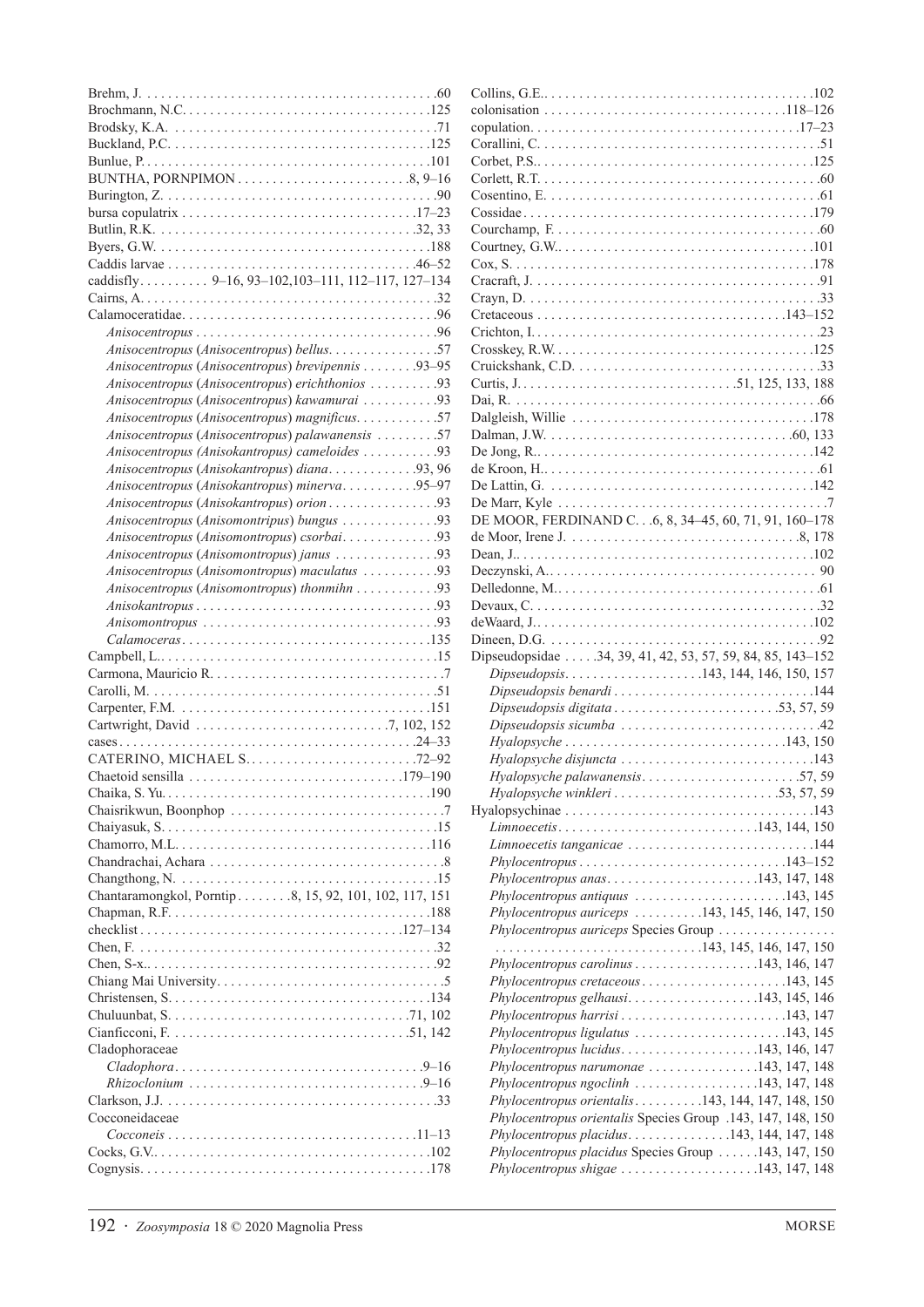| Phylocentropus simplex 143, 145                                                                           |
|-----------------------------------------------------------------------------------------------------------|
| Phylocentropus spiniger143, 145, 146                                                                      |
| Phylocentropus succinolebanensis 143, 145, 146, 150                                                       |
| Phylocentropus swolenskyi143, 145                                                                         |
| Phylocentropus tohoku 143, 147, 148,                                                                      |
| Phylocentropus vietnamellus 143, 147, 148                                                                 |
| Protodipseudopsis143, 150                                                                                 |
| $Taylor$ odipseudon $\ldots \ldots \ldots \ldots \ldots \ldots \ldots \ldots \ldots 143, 150$             |
| Taymyrodipseudon protopegasus 150                                                                         |
| distribution53–62, 63–71, 135–142, 179–190                                                                |
|                                                                                                           |
| DNA barcoding $\ldots \ldots \ldots \ldots \ldots \ldots \ldots \ldots \ldots \ldots \ldots \ldots$ 72–92 |
|                                                                                                           |
|                                                                                                           |
|                                                                                                           |
|                                                                                                           |
|                                                                                                           |
| Ecnomidae                                                                                                 |
| $E{\text{c}nomus \dots \dots \dots \dots \dots \dots \dots \dots \dots 42, 59, 165, 166}$                 |
| Ecnomus (Psychomyiellodes)42                                                                              |
|                                                                                                           |
| Ecnomus cabayugani 53,57                                                                                  |
|                                                                                                           |
|                                                                                                           |
|                                                                                                           |
|                                                                                                           |
|                                                                                                           |
| Ecnomus tenellus $\dots\dots\dots\dots\dots\dots\dots\dots\dots\dots161, 165$                             |
| $E$ cnomus ulmeri $\ldots \ldots \ldots \ldots \ldots \ldots \ldots \ldots \ldots$ .                      |
| Parecnomina resima176                                                                                     |
|                                                                                                           |
|                                                                                                           |
|                                                                                                           |
|                                                                                                           |
|                                                                                                           |
|                                                                                                           |
|                                                                                                           |
|                                                                                                           |
|                                                                                                           |
|                                                                                                           |
| EPOVA, JULIA V $\dots$ . $\dots$ . $\dots$ . $\dots$ . $\dots$ . $\dots$ . $63-71$                        |
| Epova, Y<br>71                                                                                            |
|                                                                                                           |
|                                                                                                           |
|                                                                                                           |
|                                                                                                           |
| Eunotiaceae                                                                                               |
|                                                                                                           |
|                                                                                                           |
|                                                                                                           |
|                                                                                                           |
|                                                                                                           |
|                                                                                                           |
| Faroe Islands 118-122, 127-134                                                                            |
|                                                                                                           |
|                                                                                                           |
|                                                                                                           |
|                                                                                                           |
|                                                                                                           |
|                                                                                                           |
|                                                                                                           |
|                                                                                                           |
|                                                                                                           |

| Fragilariaceae                                                                     |
|------------------------------------------------------------------------------------|
|                                                                                    |
|                                                                                    |
|                                                                                    |
|                                                                                    |
|                                                                                    |
|                                                                                    |
| FREITAG, HENDRIK53-62                                                              |
|                                                                                    |
|                                                                                    |
|                                                                                    |
|                                                                                    |
|                                                                                    |
|                                                                                    |
|                                                                                    |
|                                                                                    |
|                                                                                    |
|                                                                                    |
|                                                                                    |
|                                                                                    |
|                                                                                    |
|                                                                                    |
|                                                                                    |
|                                                                                    |
| GÍSLASON, GÍSLI MÁR. 7, 46–52, 118–126, 127–134                                    |
|                                                                                    |
|                                                                                    |
|                                                                                    |
|                                                                                    |
|                                                                                    |
| Agapetus (Agapetus) bidens 68, 70, 180, 182, 183                                   |
| Agapetus (Agapetus) caucasicus 180                                                 |
| Agapetus (Agapetus) jakutorum 180, 182, 184                                        |
|                                                                                    |
|                                                                                    |
| Agapetus (Agapetus) nimbulus 180, 182, 183, 185,                                   |
| Agapetus (Agapetus) ochripes 180                                                   |
| Agapetus (Agapetus) sibiricus 180, 184                                             |
| Agapetus (Synagapetus) inaequispinosus180                                          |
|                                                                                    |
| Campsiophora 136, 141                                                              |
|                                                                                    |
|                                                                                    |
| Glossosoma (Glossosoma) dentatum 180                                               |
| Glossosoma (Lipoglossa) shugnanicum 180                                            |
|                                                                                    |
| Glossosoma (Synafophora) dulkejti 180                                              |
| Glossosoma (Synafophora) intermedium 180                                           |
| Glossosoma (Synafophora) minutum 180                                               |
| Glossosoma angaricum $\ldots \ldots \ldots \ldots \ldots \ldots \ldots \ldots 180$ |
| Glossosoma intermedium 68, 70, 146, 181, 183, 184, 185                             |
|                                                                                    |
| Glossosoma nigrior 146                                                             |
|                                                                                    |
| Glossosoma. (Synafophora) angaricum 188                                            |
|                                                                                    |
|                                                                                    |
|                                                                                    |
|                                                                                    |
|                                                                                    |
| Paduniella tanidai 153–159                                                         |
|                                                                                    |
| Goeridae                                                                           |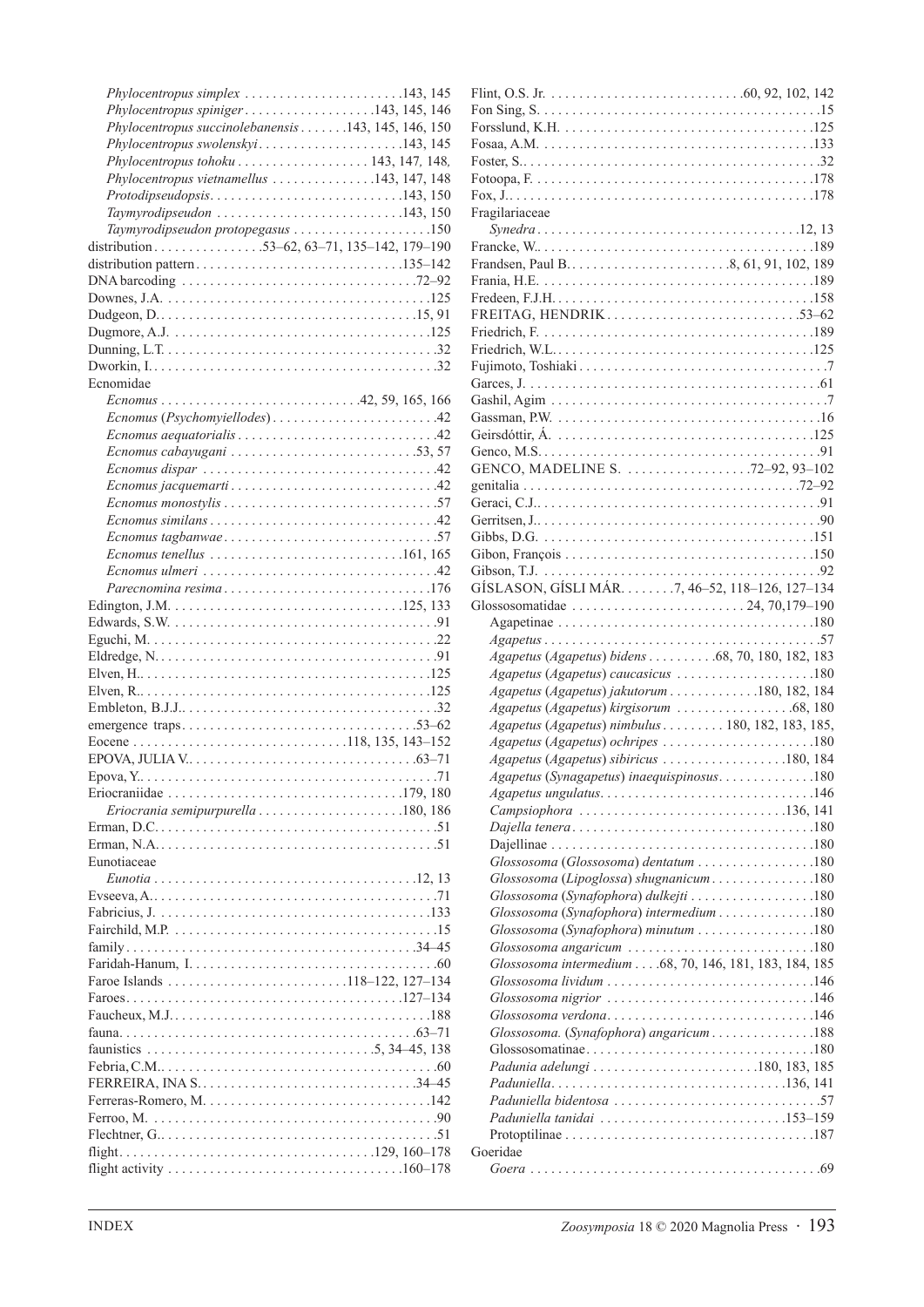| Gomphonemataceae                                                                          |
|-------------------------------------------------------------------------------------------|
|                                                                                           |
|                                                                                           |
|                                                                                           |
|                                                                                           |
|                                                                                           |
|                                                                                           |
|                                                                                           |
|                                                                                           |
|                                                                                           |
|                                                                                           |
|                                                                                           |
|                                                                                           |
|                                                                                           |
|                                                                                           |
|                                                                                           |
|                                                                                           |
|                                                                                           |
|                                                                                           |
|                                                                                           |
|                                                                                           |
|                                                                                           |
|                                                                                           |
|                                                                                           |
|                                                                                           |
|                                                                                           |
|                                                                                           |
|                                                                                           |
|                                                                                           |
|                                                                                           |
|                                                                                           |
|                                                                                           |
|                                                                                           |
|                                                                                           |
|                                                                                           |
|                                                                                           |
|                                                                                           |
|                                                                                           |
|                                                                                           |
|                                                                                           |
|                                                                                           |
|                                                                                           |
| Helicopsyche bacescui 137                                                                 |
|                                                                                           |
| Helicopsyche lusitanica 137                                                               |
| Helicopsyche megalochari 137                                                              |
| Helicopsyche revelieri 137                                                                |
| Helicopsyche sperata $\ldots \ldots \ldots \ldots \ldots \ldots \ldots \ldots \ldots 137$ |
|                                                                                           |
|                                                                                           |
|                                                                                           |
|                                                                                           |
|                                                                                           |
|                                                                                           |
|                                                                                           |
|                                                                                           |
|                                                                                           |
|                                                                                           |
|                                                                                           |
|                                                                                           |
|                                                                                           |
|                                                                                           |

| Holzenthal, Ralph W. 5, 8, 32, 78, 90, 91, 92, 102, 116, 142, 189                                        |
|----------------------------------------------------------------------------------------------------------|
|                                                                                                          |
|                                                                                                          |
|                                                                                                          |
|                                                                                                          |
|                                                                                                          |
|                                                                                                          |
|                                                                                                          |
|                                                                                                          |
|                                                                                                          |
|                                                                                                          |
|                                                                                                          |
|                                                                                                          |
|                                                                                                          |
|                                                                                                          |
|                                                                                                          |
|                                                                                                          |
|                                                                                                          |
| Hydropsychidae 9–16, 34, 39, 40, 41, 70, 72–92                                                           |
|                                                                                                          |
|                                                                                                          |
|                                                                                                          |
| Cheumatopsyche brevilineata157                                                                           |
|                                                                                                          |
| Cheumatopsyche calawagana 57                                                                             |
|                                                                                                          |
|                                                                                                          |
|                                                                                                          |
|                                                                                                          |
| Cheumatopsyche dubitans Species Group 43                                                                 |
|                                                                                                          |
|                                                                                                          |
| $Hydatopsysche \ldots \ldots \ldots \ldots \ldots \ldots \ldots \ldots \ldots \ldots \ldots 89$          |
|                                                                                                          |
|                                                                                                          |
|                                                                                                          |
|                                                                                                          |
|                                                                                                          |
| Hydromanicus calyx 72, 85-89                                                                             |
|                                                                                                          |
|                                                                                                          |
| $Hydromanicus$ inferior $\ldots \ldots \ldots \ldots \ldots \ldots \ldots \ldots$ 72, 73, 89             |
|                                                                                                          |
|                                                                                                          |
| Hydromanicus nieuwenhuisi72,89                                                                           |
| Hydromanicus serubabel 72, 85, 89                                                                        |
|                                                                                                          |
| $Hydropsyche \ldots \ldots \ldots \ldots \ldots \ldots \ldots \ldots \ldots \ldots \ldots \ldots \ldots$ |
|                                                                                                          |
|                                                                                                          |
|                                                                                                          |
| Hydropsyche setensis 155, 157                                                                            |
|                                                                                                          |
|                                                                                                          |
|                                                                                                          |
|                                                                                                          |
| Macrostemum fenestratum 57                                                                               |
| Macrostemum radiatum $\ldots \ldots \ldots \ldots \ldots \ldots \ldots \ldots 158$                       |
|                                                                                                          |
| Polymorphanisus elizabethae43                                                                            |
|                                                                                                          |
| Hydroptilidae 24-33, 34, 39, 40, 41, 53, 70, 93-102, 186, 187                                            |
|                                                                                                          |
|                                                                                                          |
|                                                                                                          |
| Chrysotrichia bachma 99, 100                                                                             |
|                                                                                                          |
|                                                                                                          |
| Chrysotrichia barisan100                                                                                 |
|                                                                                                          |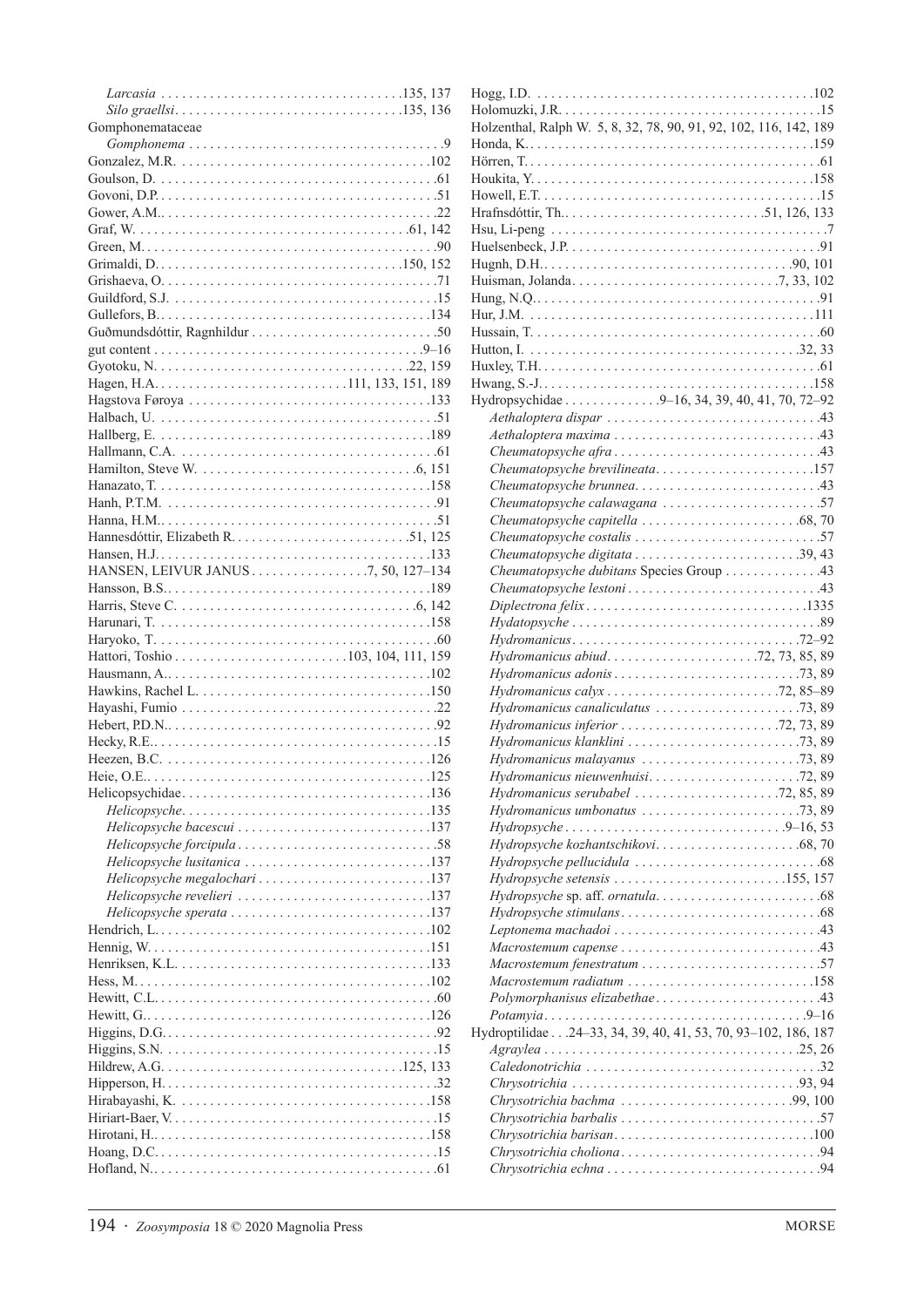| $Chrysotrichia$ quirinus $\ldots \ldots \ldots \ldots \ldots \ldots \ldots \ldots \ldots 100$        |
|------------------------------------------------------------------------------------------------------|
| Chrysotrichia serrula 94, 100                                                                        |
|                                                                                                      |
| Chrysotrichia. skamandros100                                                                         |
| Hellyethira 24, 26, 27, 29, 30, 31                                                                   |
|                                                                                                      |
|                                                                                                      |
| Hellyethira malleoforma27, 29, 30                                                                    |
|                                                                                                      |
| Hydroptila24, 25, 29, 42, 53                                                                         |
|                                                                                                      |
|                                                                                                      |
|                                                                                                      |
|                                                                                                      |
|                                                                                                      |
|                                                                                                      |
| $Hydroptila$ kukensis $\ldots \ldots \ldots \ldots \ldots \ldots \ldots \ldots \ldots \ldots \ldots$ |
|                                                                                                      |
| Hydroptila phenianica 155, 157                                                                       |
|                                                                                                      |
|                                                                                                      |
|                                                                                                      |
|                                                                                                      |
|                                                                                                      |
|                                                                                                      |
|                                                                                                      |
|                                                                                                      |
|                                                                                                      |
|                                                                                                      |
| Maydenoptila 28, 29, 32                                                                              |
| Maydenoptila cuneola 28, 29                                                                          |
| Maydenoptila pseudorupina28, 29                                                                      |
|                                                                                                      |
| Orphninotrichia 24, 26, 27, 28, 31                                                                   |
| Orphninotrichia maculata 27<br>Orphninotrichia rugosa 26, 27                                         |
| Orphninotrichia squamosa26                                                                           |
| Orthotrichia 24, 25, 27, 29, 31, 32, 42                                                              |
|                                                                                                      |
|                                                                                                      |
|                                                                                                      |
|                                                                                                      |
|                                                                                                      |
|                                                                                                      |
|                                                                                                      |
| Oxyethira 24, 25, 26, 27, 31, 42                                                                     |
|                                                                                                      |
|                                                                                                      |
| Oxyethira flavicornis $\ldots \ldots \ldots \ldots \ldots \ldots \ldots \ldots 129, 132$             |
|                                                                                                      |
| Pseudoxyethira willcairnsi28                                                                         |
|                                                                                                      |
|                                                                                                      |
|                                                                                                      |
|                                                                                                      |
|                                                                                                      |
| Ugandatrichia10,93,105                                                                               |
|                                                                                                      |

| Uttarakhand 112-117                                                                     |  |
|-----------------------------------------------------------------------------------------|--|
|                                                                                         |  |
|                                                                                         |  |
|                                                                                         |  |
|                                                                                         |  |
|                                                                                         |  |
|                                                                                         |  |
| $\ldots \ldots \ldots \ldots \ldots 6, 7, 60, 63-71, 91, 101, 150, 151, 179-190$        |  |
|                                                                                         |  |
|                                                                                         |  |
|                                                                                         |  |
| Japan 17-23, 103-111, 153-159                                                           |  |
|                                                                                         |  |
|                                                                                         |  |
|                                                                                         |  |
|                                                                                         |  |
|                                                                                         |  |
|                                                                                         |  |
| Jongejans, $E_1, \ldots, E_n, \ldots, E_n$                                              |  |
|                                                                                         |  |
|                                                                                         |  |
|                                                                                         |  |
|                                                                                         |  |
|                                                                                         |  |
|                                                                                         |  |
| KAUR, SIMARJIT $\ldots \ldots \ldots \ldots \ldots \ldots \ldots \ldots \ldots 112-117$ |  |
|                                                                                         |  |
|                                                                                         |  |
|                                                                                         |  |
|                                                                                         |  |
|                                                                                         |  |
|                                                                                         |  |
|                                                                                         |  |
|                                                                                         |  |
|                                                                                         |  |
|                                                                                         |  |
|                                                                                         |  |
|                                                                                         |  |
|                                                                                         |  |
|                                                                                         |  |
|                                                                                         |  |
|                                                                                         |  |
|                                                                                         |  |
|                                                                                         |  |
| KREILING, AGNES-KATHARINA7, 46–52, 133                                                  |  |
| KRISTJÁNSSON, BJARNI K. 46–52, 126                                                      |  |
|                                                                                         |  |
|                                                                                         |  |
|                                                                                         |  |
|                                                                                         |  |
|                                                                                         |  |
|                                                                                         |  |
|                                                                                         |  |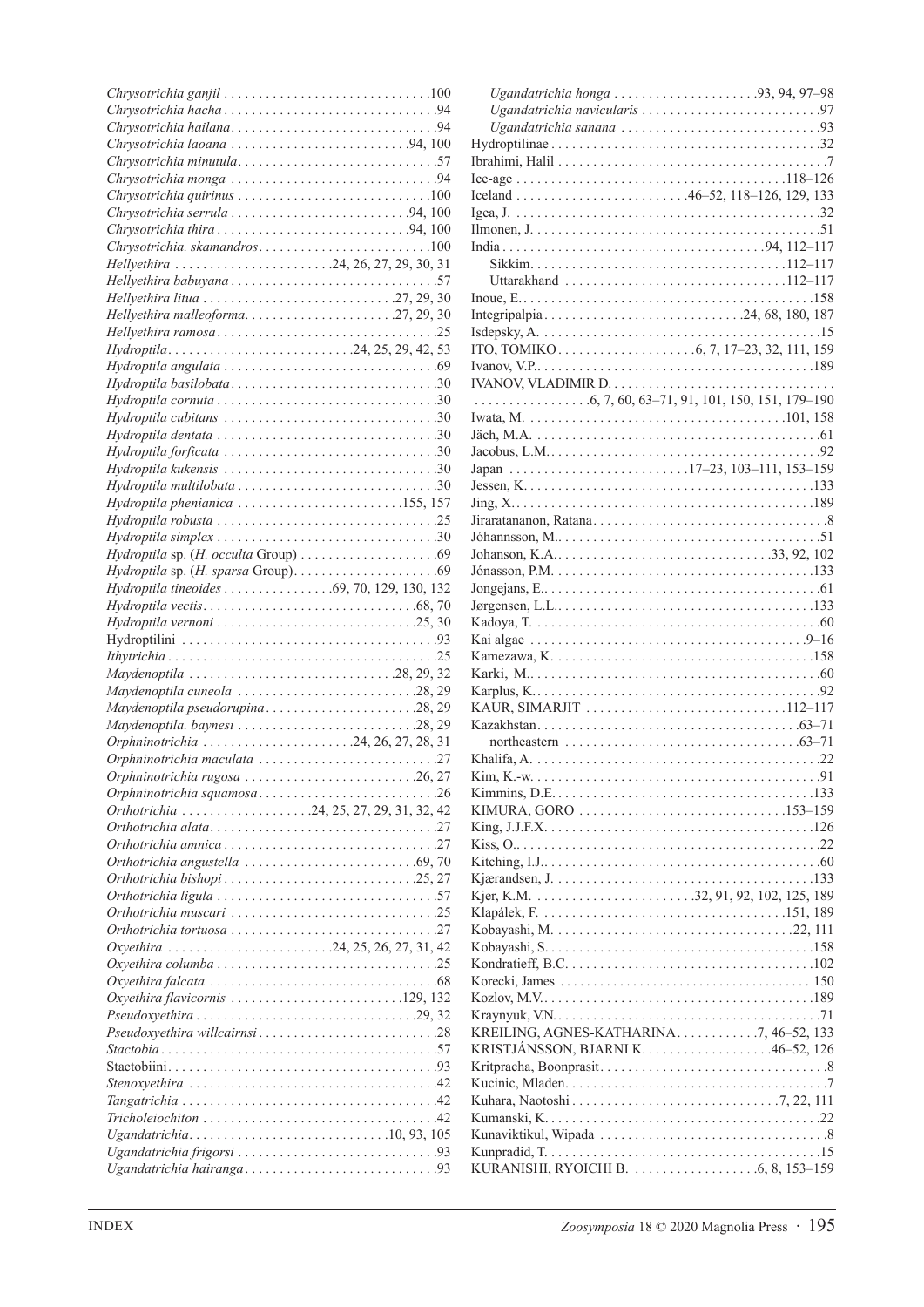| larvae 9-16, 24-33, 34-45, 46-52, 72-92, 127-134                                                              |
|---------------------------------------------------------------------------------------------------------------|
|                                                                                                               |
|                                                                                                               |
|                                                                                                               |
|                                                                                                               |
|                                                                                                               |
|                                                                                                               |
|                                                                                                               |
| Crunoecia kempnyi135                                                                                          |
| Lepidostoma17-23,70                                                                                           |
| Lepidostoma (Dinarthrum) kasachstanicum 69                                                                    |
|                                                                                                               |
| Lepidostoma (Dinarthrum) sp. aff. kazakhstanicum  69                                                          |
|                                                                                                               |
| Lepidostoma complicatum 17-23                                                                                 |
| Lepidostoma itoae17-23                                                                                        |
| Lepidostoma satoi17-23                                                                                        |
| Leptoceridae19, 34, 39, 40, 41, 53, 59, 70                                                                    |
|                                                                                                               |
|                                                                                                               |
| Athripsodes bergensis 167, 168, 170, 172, 173 175, 177                                                        |
|                                                                                                               |
| Athripsodes prionii171                                                                                        |
| Athripsodes schoenobates169, 172                                                                              |
|                                                                                                               |
|                                                                                                               |
|                                                                                                               |
|                                                                                                               |
|                                                                                                               |
|                                                                                                               |
|                                                                                                               |
|                                                                                                               |
|                                                                                                               |
|                                                                                                               |
|                                                                                                               |
|                                                                                                               |
|                                                                                                               |
|                                                                                                               |
| Oecetis antennata155, 157                                                                                     |
|                                                                                                               |
|                                                                                                               |
|                                                                                                               |
|                                                                                                               |
| Oecetis ochracea $\ldots \ldots \ldots \ldots \ldots \ldots \ldots \ldots \ldots$ .                           |
|                                                                                                               |
| Oecetis panayensis $\ldots \ldots \ldots \ldots \ldots \ldots \ldots \ldots \ldots \ldots \ldots$ 58          |
| Oecetis quezonensis $\ldots \ldots \ldots \ldots \ldots \ldots \ldots \ldots \ldots \ldots$                   |
|                                                                                                               |
|                                                                                                               |
|                                                                                                               |
|                                                                                                               |
| Parasetodes nebulosus 44                                                                                      |
|                                                                                                               |
| Setodes aethiopica Group44                                                                                    |
| $Tagalopsysche \ldots \ldots \ldots \ldots \ldots \ldots \ldots \ldots \ldots \ldots \ldots \ldots \ldots 53$ |
|                                                                                                               |
|                                                                                                               |

| $Trichosetodes$ japonicus $\ldots \ldots \ldots \ldots \ldots \ldots \ldots \ldots 155, 157$              |
|-----------------------------------------------------------------------------------------------------------|
|                                                                                                           |
|                                                                                                           |
|                                                                                                           |
|                                                                                                           |
|                                                                                                           |
|                                                                                                           |
|                                                                                                           |
|                                                                                                           |
|                                                                                                           |
|                                                                                                           |
| Anabolia lombarda135                                                                                      |
| $Asynarchus laponicus \ldots \ldots \ldots \ldots \ldots \ldots \ldots \ldots \ldots 136, 138$            |
| Halesus radiatus 129, 132                                                                                 |
| Limnephilus affinis 46-52, 129, 132                                                                       |
|                                                                                                           |
| Limnephilus fenestratus 118, 122, 124                                                                     |
| Limnephilus griseus 46-52, 127, 132                                                                       |
| Limnephilus ignavus129, 132                                                                               |
| Limnephilus marmoratus 129, 132                                                                           |
|                                                                                                           |
| $L$ <i>imnephilus rhombicus.</i> 129, 132                                                                 |
|                                                                                                           |
|                                                                                                           |
| Mesophylax impunctatus 129, 132, 136, 140                                                                 |
| Mesophylax impunctatus zetlandicus 136                                                                    |
| Metanoea rhaetica 135                                                                                     |
|                                                                                                           |
|                                                                                                           |
|                                                                                                           |
|                                                                                                           |
| Potamophylax cingulatus  .46, 49, 50, 118, 121, 122, 125                                                  |
|                                                                                                           |
|                                                                                                           |
|                                                                                                           |
|                                                                                                           |
|                                                                                                           |
|                                                                                                           |
|                                                                                                           |
|                                                                                                           |
|                                                                                                           |
|                                                                                                           |
|                                                                                                           |
|                                                                                                           |
|                                                                                                           |
|                                                                                                           |
|                                                                                                           |
| MacArthur, R. $\ldots \ldots \ldots \ldots \ldots \ldots \ldots \ldots \ldots \ldots \ldots \ldots$ . 133 |
|                                                                                                           |
|                                                                                                           |
|                                                                                                           |
|                                                                                                           |
|                                                                                                           |
|                                                                                                           |
|                                                                                                           |
|                                                                                                           |
|                                                                                                           |
|                                                                                                           |
| $\ldots$ 103-111, 113, 114, 115, 116, 144, 145, 146, 147, 148, 150                                        |
|                                                                                                           |
| 5, 6, 7, 15, 32, 61, 90, 91, 92, 101, 116, 117, 129, 133, 135-142,                                        |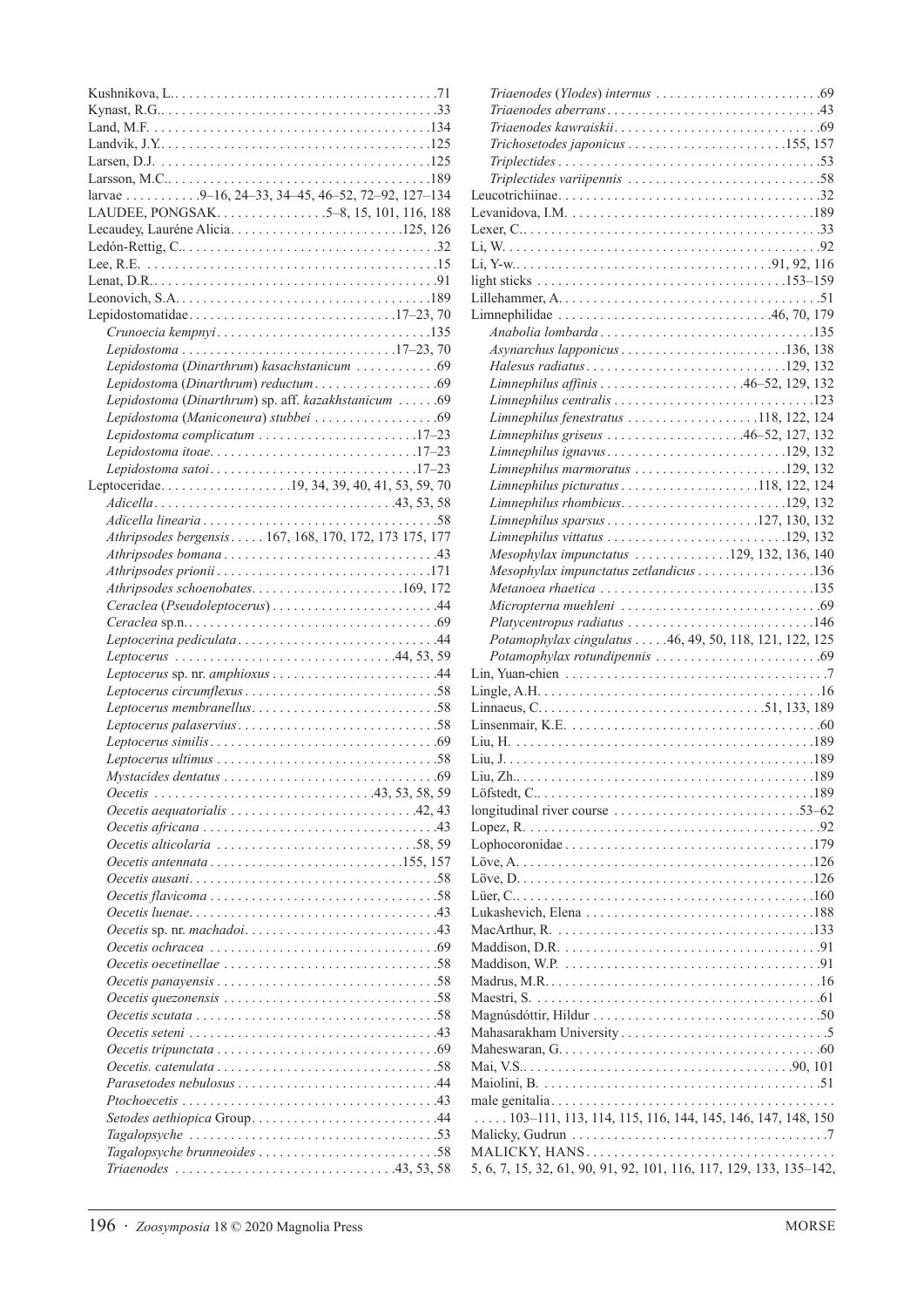| 150, 151, 152                                                    |  |
|------------------------------------------------------------------|--|
|                                                                  |  |
|                                                                  |  |
|                                                                  |  |
|                                                                  |  |
|                                                                  |  |
|                                                                  |  |
|                                                                  |  |
|                                                                  |  |
|                                                                  |  |
|                                                                  |  |
| Maximum Likelihood 72-92                                         |  |
|                                                                  |  |
|                                                                  |  |
|                                                                  |  |
| McILLERON, W. GEOFF160-178                                       |  |
| McLachlan, R. 101, 126, 134, 158, 189, 190                       |  |
|                                                                  |  |
|                                                                  |  |
|                                                                  |  |
| MELNITSKY, STANISLAV I. 7, 63-71, 151, 189, 190                  |  |
|                                                                  |  |
|                                                                  |  |
|                                                                  |  |
|                                                                  |  |
| Micropterigidae 179, 180, 183, 185, 187                          |  |
| Micropterix aruncella180, 183, 185, 187                          |  |
|                                                                  |  |
|                                                                  |  |
|                                                                  |  |
|                                                                  |  |
|                                                                  |  |
|                                                                  |  |
|                                                                  |  |
|                                                                  |  |
|                                                                  |  |
|                                                                  |  |
|                                                                  |  |
|                                                                  |  |
|                                                                  |  |
|                                                                  |  |
|                                                                  |  |
|                                                                  |  |
|                                                                  |  |
|                                                                  |  |
| $.5-8, 60, 61, 71, 72-92, 93-102, 111, 116, 117, 150, 151, 189,$ |  |
| 190, 191-203                                                     |  |
|                                                                  |  |
|                                                                  |  |
|                                                                  |  |
|                                                                  |  |
|                                                                  |  |
|                                                                  |  |
|                                                                  |  |
| Murakami, Toshiaki 111                                           |  |
| MURRAY-STOKER, KELLY M72-92, 93-102                              |  |
|                                                                  |  |
|                                                                  |  |
|                                                                  |  |
|                                                                  |  |
|                                                                  |  |
|                                                                  |  |
|                                                                  |  |
|                                                                  |  |

| Nannochorista andina $\ldots \ldots \ldots \ldots \ldots \ldots \ldots \ldots 180$ |
|------------------------------------------------------------------------------------|
|                                                                                    |
|                                                                                    |
|                                                                                    |
|                                                                                    |
|                                                                                    |
|                                                                                    |
|                                                                                    |
|                                                                                    |
|                                                                                    |
|                                                                                    |
|                                                                                    |
|                                                                                    |
|                                                                                    |
|                                                                                    |
|                                                                                    |
|                                                                                    |
|                                                                                    |
| NISHIMOTO, HIROYUKI 7, 103-111, 159                                                |
|                                                                                    |
|                                                                                    |
|                                                                                    |
|                                                                                    |
| Nostocaceae                                                                        |
|                                                                                    |
|                                                                                    |
|                                                                                    |
|                                                                                    |
|                                                                                    |
|                                                                                    |
|                                                                                    |
|                                                                                    |
|                                                                                    |
| Odontoceridae                                                                      |
| Odontocerum albicorne 135                                                          |
| Oedogoniaceae                                                                      |
|                                                                                    |
|                                                                                    |
|                                                                                    |
|                                                                                    |
|                                                                                    |
|                                                                                    |
|                                                                                    |
|                                                                                    |
|                                                                                    |
|                                                                                    |
| Oscillatoriaceae                                                                   |
|                                                                                    |
|                                                                                    |
|                                                                                    |
|                                                                                    |
|                                                                                    |
|                                                                                    |
| PÁLSSON, SNAEBJÖRN 50, 51, 118–126, 133                                            |
|                                                                                    |
| PANDHER, MANPREET SINGH 7, 112-117                                                 |
|                                                                                    |
| Panorpa communis180, 183, 186                                                      |
|                                                                                    |
|                                                                                    |
|                                                                                    |
|                                                                                    |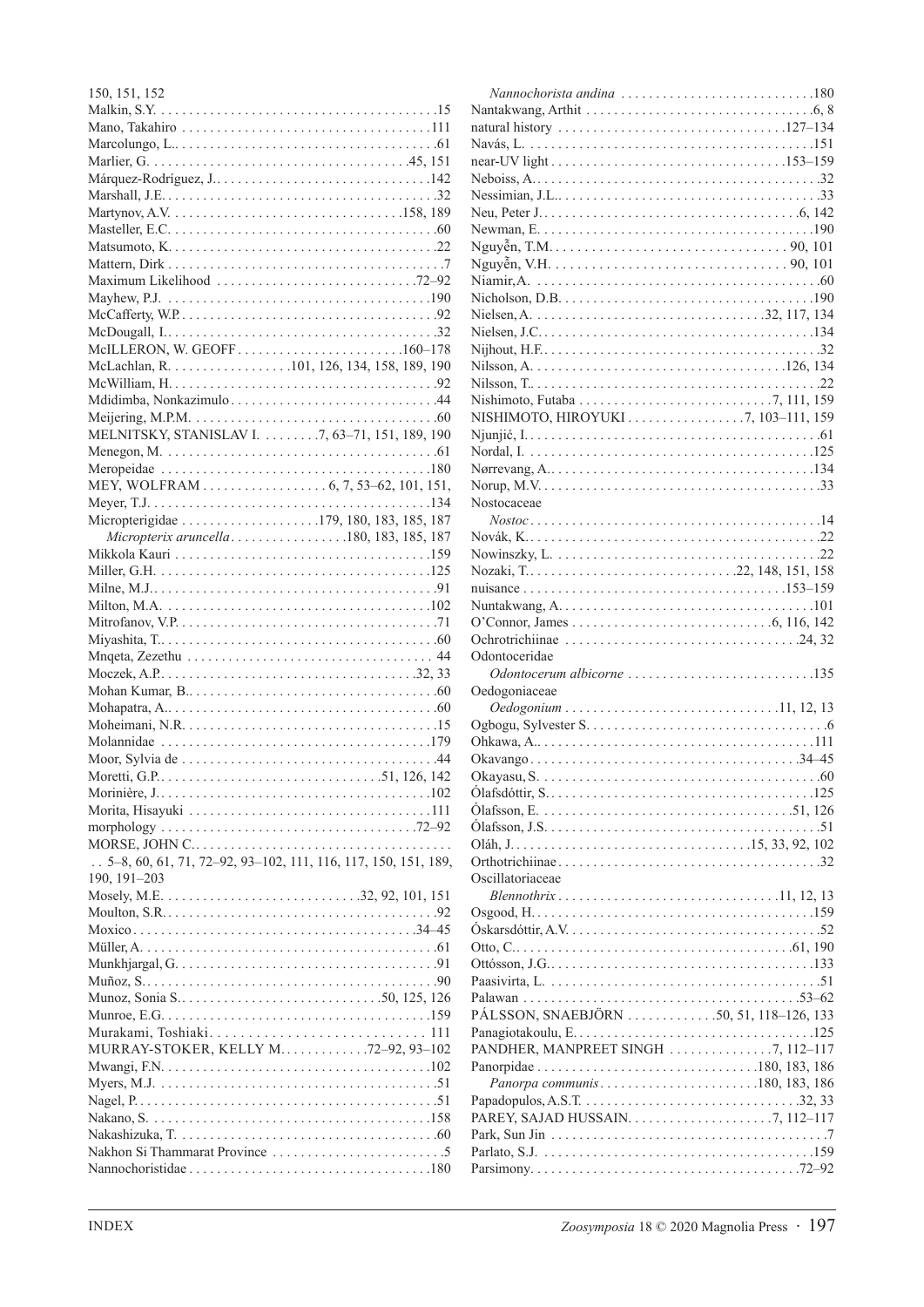| PHAM, THAI HONG72-92, 93-102                                                                 |
|----------------------------------------------------------------------------------------------|
|                                                                                              |
|                                                                                              |
| Philopotamidae 34, 39, 53, 70, 179, 180, 187                                                 |
| Chimarra ambulans $\ldots \ldots \ldots \ldots \ldots \ldots \ldots \ldots \ldots$ 172, 176  |
|                                                                                              |
|                                                                                              |
|                                                                                              |
|                                                                                              |
|                                                                                              |
| Chimarra marginata135                                                                        |
|                                                                                              |
| photography technique160–178                                                                 |
|                                                                                              |
| Agrypnia obsoleta129, 132                                                                    |
|                                                                                              |
|                                                                                              |
|                                                                                              |
|                                                                                              |
|                                                                                              |
| Pinnulariaceae                                                                               |
|                                                                                              |
|                                                                                              |
|                                                                                              |
|                                                                                              |
|                                                                                              |
| Polycentropodidae                                                                            |
| Pahamunaya panagumani 57                                                                     |
| $Nyctiophylax$ gaditana $\ldots \ldots \ldots \ldots \ldots \ldots \ldots \ldots \ldots 135$ |
|                                                                                              |
|                                                                                              |
| Polplectropus himachalica112                                                                 |
| Polycentropus flavomaculatus 68, 129, 130, 132                                               |
| $Polyplectropus \ldots \ldots \ldots \ldots \ldots \ldots \ldots \ldots \ldots 112-117$      |
| Polyplectropus anakjari 113                                                                  |
|                                                                                              |
|                                                                                              |
|                                                                                              |
| Polyplectropus diniel 112                                                                    |
|                                                                                              |
| Polyplectropus menna 113                                                                     |
| Polyplectropus nam 113                                                                       |
| Polyplectropus purolaensis113-114                                                            |
|                                                                                              |
| Polyplectropus sainii 112                                                                    |
| Polyplectropus sikkimensis115-116                                                            |
|                                                                                              |
|                                                                                              |

| Pseudoneureclipsidae                                                                         |  |
|----------------------------------------------------------------------------------------------|--|
|                                                                                              |  |
|                                                                                              |  |
| Pseudoneureclipsis extensata57,59                                                            |  |
| Psychomyiidaae                                                                               |  |
| Psychomyia serrata 103, 107, 109-110                                                         |  |
|                                                                                              |  |
|                                                                                              |  |
|                                                                                              |  |
|                                                                                              |  |
|                                                                                              |  |
|                                                                                              |  |
| Psychomyia103-111, 155, 157                                                                  |  |
|                                                                                              |  |
|                                                                                              |  |
|                                                                                              |  |
| Psychomyia curvicacumen 103, 107-108                                                         |  |
|                                                                                              |  |
| Psychomyia incisa $\ldots \ldots \ldots \ldots \ldots \ldots \ldots 103, 108-109$            |  |
|                                                                                              |  |
| Psychomyia nipponica Species Complex103-111                                                  |  |
| Psychomyia pseudonipponica103, 104, 106, 107                                                 |  |
| Psychomyia quadridentata103, 110                                                             |  |
|                                                                                              |  |
|                                                                                              |  |
| $T$ inodes waeneri $\ldots \ldots \ldots \ldots \ldots \ldots \ldots \ldots \ldots 129, 132$ |  |
|                                                                                              |  |
| Ptilocolepidae                                                                               |  |
|                                                                                              |  |
|                                                                                              |  |
|                                                                                              |  |
|                                                                                              |  |
|                                                                                              |  |
|                                                                                              |  |
|                                                                                              |  |
|                                                                                              |  |
|                                                                                              |  |
|                                                                                              |  |
|                                                                                              |  |
|                                                                                              |  |
|                                                                                              |  |
|                                                                                              |  |
|                                                                                              |  |
|                                                                                              |  |
|                                                                                              |  |
|                                                                                              |  |
|                                                                                              |  |
|                                                                                              |  |
|                                                                                              |  |
|                                                                                              |  |
| Rhyacophilidae 24, 53, 70, 136, 179, 180, 181, 187                                           |  |
|                                                                                              |  |
|                                                                                              |  |
| Rhyacophila aphrodite 135                                                                    |  |
|                                                                                              |  |
| Rhyacophila dorsalis 127, 130, 132, 135                                                      |  |
| Rhyacophila gudrunae 135                                                                     |  |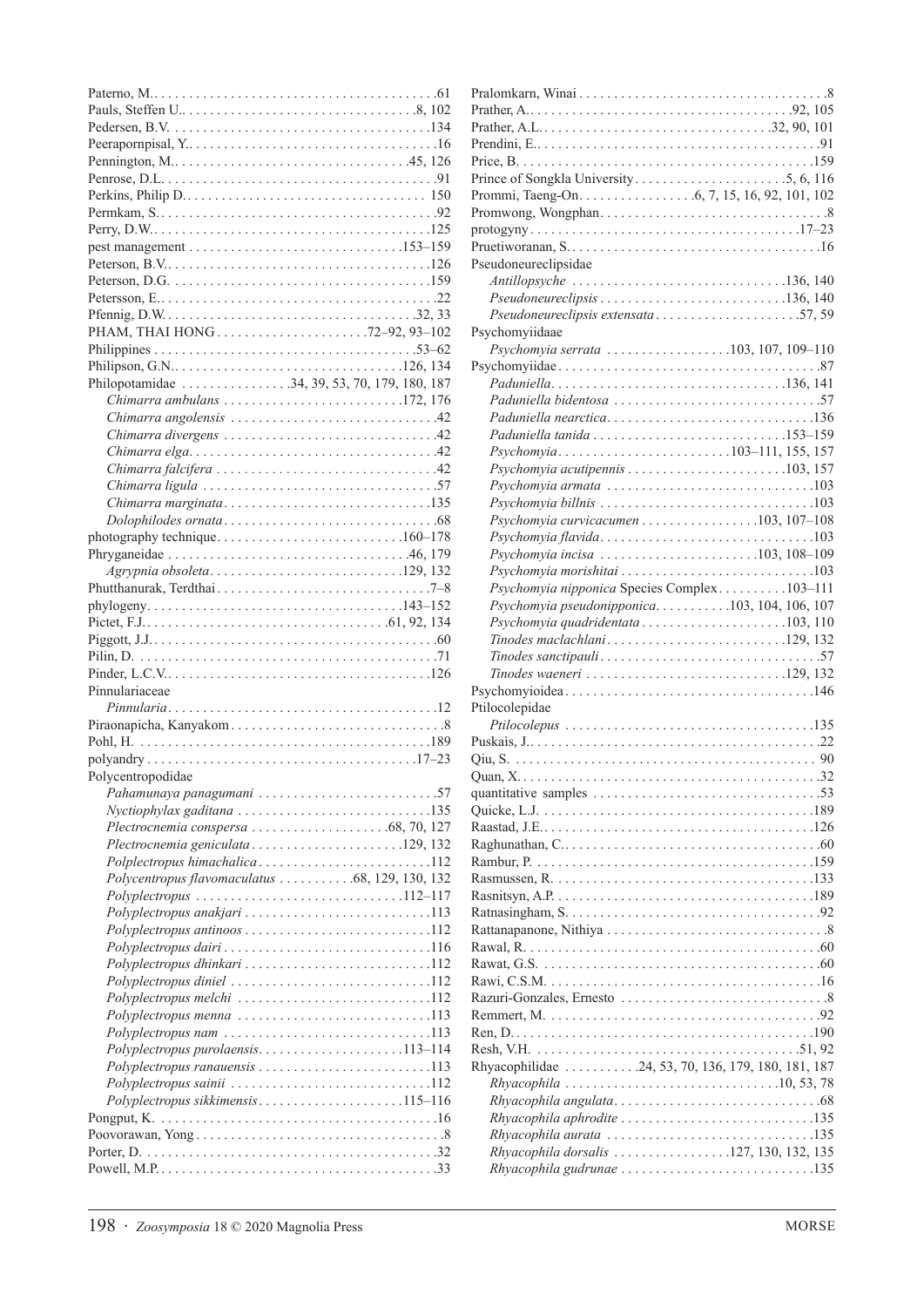| $Rhya cophila$ pallida $\ldots \ldots \ldots \ldots \ldots \ldots \ldots \ldots \ldots \ldots 135$ |  |
|----------------------------------------------------------------------------------------------------|--|
| Rhyacophila rougemonti135                                                                          |  |
|                                                                                                    |  |
|                                                                                                    |  |
| Rhyacophila trifasciata135                                                                         |  |
|                                                                                                    |  |
|                                                                                                    |  |
|                                                                                                    |  |
|                                                                                                    |  |
|                                                                                                    |  |
|                                                                                                    |  |
|                                                                                                    |  |
|                                                                                                    |  |
|                                                                                                    |  |
|                                                                                                    |  |
|                                                                                                    |  |
|                                                                                                    |  |
|                                                                                                    |  |
|                                                                                                    |  |
|                                                                                                    |  |
|                                                                                                    |  |
|                                                                                                    |  |
|                                                                                                    |  |
|                                                                                                    |  |
|                                                                                                    |  |
|                                                                                                    |  |
|                                                                                                    |  |
|                                                                                                    |  |
|                                                                                                    |  |
|                                                                                                    |  |
|                                                                                                    |  |
|                                                                                                    |  |
|                                                                                                    |  |
|                                                                                                    |  |
|                                                                                                    |  |
|                                                                                                    |  |
|                                                                                                    |  |
|                                                                                                    |  |
|                                                                                                    |  |
|                                                                                                    |  |
|                                                                                                    |  |
|                                                                                                    |  |
|                                                                                                    |  |
|                                                                                                    |  |
|                                                                                                    |  |
| sensilla                                                                                           |  |
|                                                                                                    |  |
|                                                                                                    |  |
|                                                                                                    |  |
|                                                                                                    |  |
|                                                                                                    |  |
| chaetoid. 179, 181, 182, 184, 185, 186, 187                                                        |  |
| coeloconic179, 181, 183, 184, 186, 187                                                             |  |
|                                                                                                    |  |
| coronary 179, 181, 182, 183, 184, 185, 186, 187, 188                                               |  |
| curved trichoid 179, 181, 182, 183, 184, 185, 186, 187, 188                                        |  |
| long grooved trichoid $\ldots \ldots \ldots \ldots \ldots \ldots 181, 182, 183$                    |  |
| long trichoid 179, 181, 183, 184, 185, 186, 187, 188                                               |  |
|                                                                                                    |  |
| pseudoplacoid179, 181, 182, 183, 184, 185, 186, 187, 188                                           |  |
|                                                                                                    |  |
|                                                                                                    |  |
| styloconic 179, 181, 183, 184, 185, 186, 187, 188                                                  |  |

| Sericostomatidae                                                                                           |
|------------------------------------------------------------------------------------------------------------|
|                                                                                                            |
|                                                                                                            |
|                                                                                                            |
|                                                                                                            |
|                                                                                                            |
|                                                                                                            |
|                                                                                                            |
|                                                                                                            |
|                                                                                                            |
|                                                                                                            |
|                                                                                                            |
|                                                                                                            |
|                                                                                                            |
|                                                                                                            |
|                                                                                                            |
|                                                                                                            |
|                                                                                                            |
|                                                                                                            |
| SMIRNOVA, DINA A. $\dots$ . $\dots$ . $\dots$ . $\dots$ . $\dots$ . $\dots$ . $7, 63-71$                   |
|                                                                                                            |
|                                                                                                            |
|                                                                                                            |
|                                                                                                            |
|                                                                                                            |
|                                                                                                            |
|                                                                                                            |
|                                                                                                            |
|                                                                                                            |
|                                                                                                            |
|                                                                                                            |
|                                                                                                            |
|                                                                                                            |
| spermatophores $\ldots \ldots \ldots \ldots \ldots \ldots \ldots \ldots \ldots \ldots \ldots \ldots 17-23$ |
|                                                                                                            |
|                                                                                                            |
|                                                                                                            |
|                                                                                                            |
|                                                                                                            |
|                                                                                                            |
|                                                                                                            |
|                                                                                                            |
| Stenopsychidae                                                                                             |
|                                                                                                            |
|                                                                                                            |
|                                                                                                            |
|                                                                                                            |
|                                                                                                            |
|                                                                                                            |
|                                                                                                            |
|                                                                                                            |
|                                                                                                            |
|                                                                                                            |
|                                                                                                            |
|                                                                                                            |
|                                                                                                            |